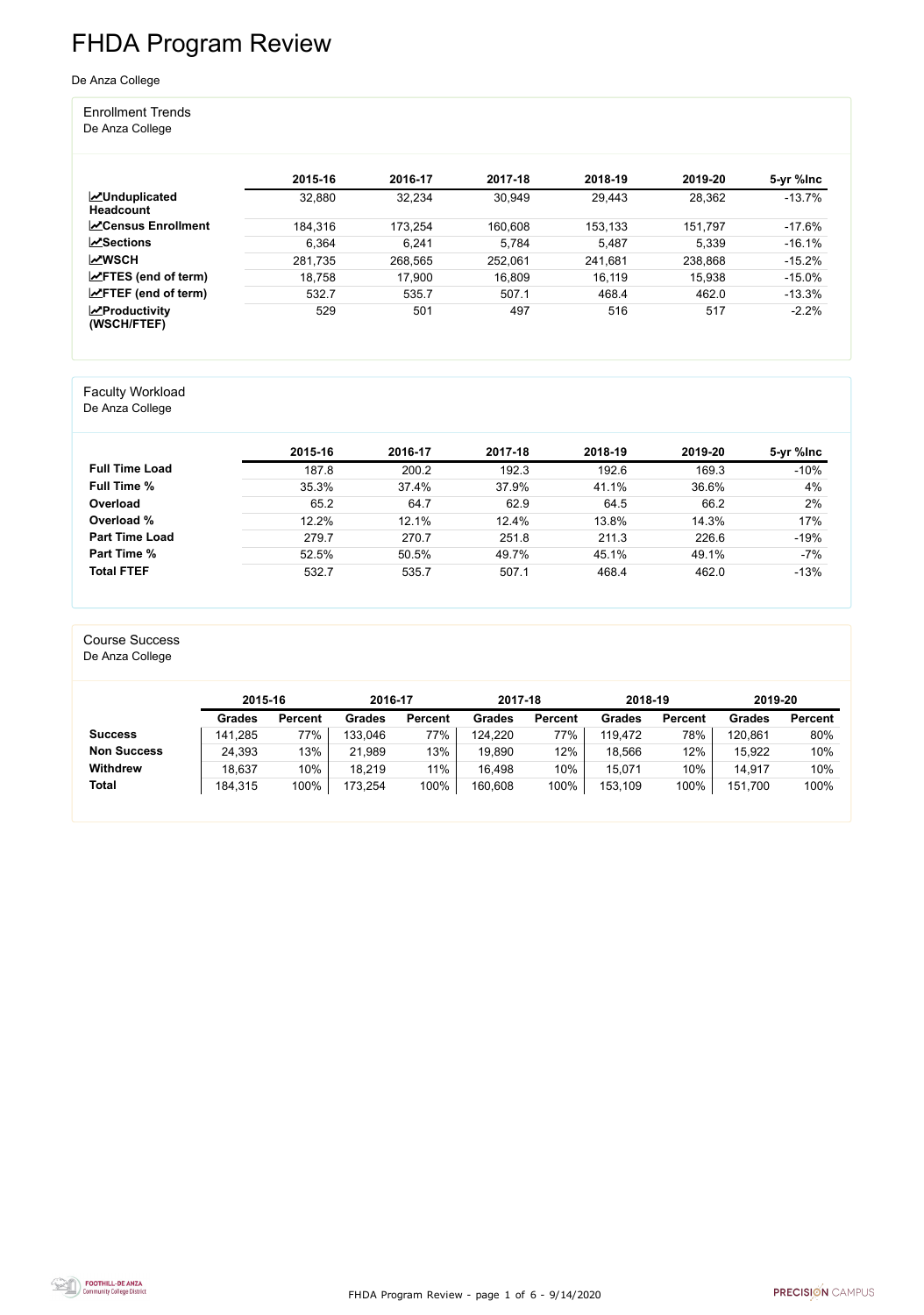FHDA Program Review - page 2 of 6 - 9/14/2020



### Course Success for African American, Latinx, and Filipinx Students

### Course Success for Asian, Native American, Pacific Islander, White, and Decline to State Students

|                    |               | 2015-16        |               | 2016-17        |               | 2017-18        | 2018-19       |                | 2019-20       |                |
|--------------------|---------------|----------------|---------------|----------------|---------------|----------------|---------------|----------------|---------------|----------------|
|                    | <b>Grades</b> | <b>Percent</b> | <b>Grades</b> | <b>Percent</b> | <b>Grades</b> | <b>Percent</b> | <b>Grades</b> | <b>Percent</b> | <b>Grades</b> | <b>Percent</b> |
| <b>Success</b>     | 45,243        | 69%            | 42,944        | 70%            | 39,421        | 70%            | 36,390        | 69%            | 37,493        | 71%            |
| <b>Non Success</b> | 11,835        | 18%            | 10,664        | $'7\%$         | 9,847         | $7\%$          | 9,251         | 18%            | 8,246         | 16%            |
| <b>Withdrew</b>    | 8.113         | 12%            | 8,056         | 13%            | 7,430         | 13%            | 6,826         | 13%            | 6,791         | 13%            |
| <b>Total</b>       | 65,191        | 100%           | 61,664        | 100%           | 56,698        | 100%           | 52,467        | 100%           | 52,530        | 100%           |

|                    |               | 2015-16        |               | 2016-17        |               | 2017-18        | 2018-19       |                | 2019-20       |                |
|--------------------|---------------|----------------|---------------|----------------|---------------|----------------|---------------|----------------|---------------|----------------|
|                    | <b>Grades</b> | <b>Percent</b> | <b>Grades</b> | <b>Percent</b> | <b>Grades</b> | <b>Percent</b> | <b>Grades</b> | <b>Percent</b> | <b>Grades</b> | <b>Percent</b> |
| <b>Success</b>     | 96,042        | 81%            | 90,102        | 81%            | 84,799        | 82%            | 83,082        | 83%            | 83,368        | 84%            |
| <b>Non Success</b> | 12,558        | 11%            | 11,325        | 10%            | 10,043        | 10%            | 9,315         | 9%             | 7,676         | 8%             |
| <b>Withdrew</b>    | 10,524        | 9%             | 10,163        | 9%             | 9,068         | 9%             | 8,245         | 8%             | 8,126         | 8%             |
| <b>Total</b>       | 119,124       | 100%           | 111,590       | 100%           | 103,910       | 100%           | 100,642       | 100%           | 99,170        | 100%           |
|                    |               |                |               |                |               |                |               |                |               |                |

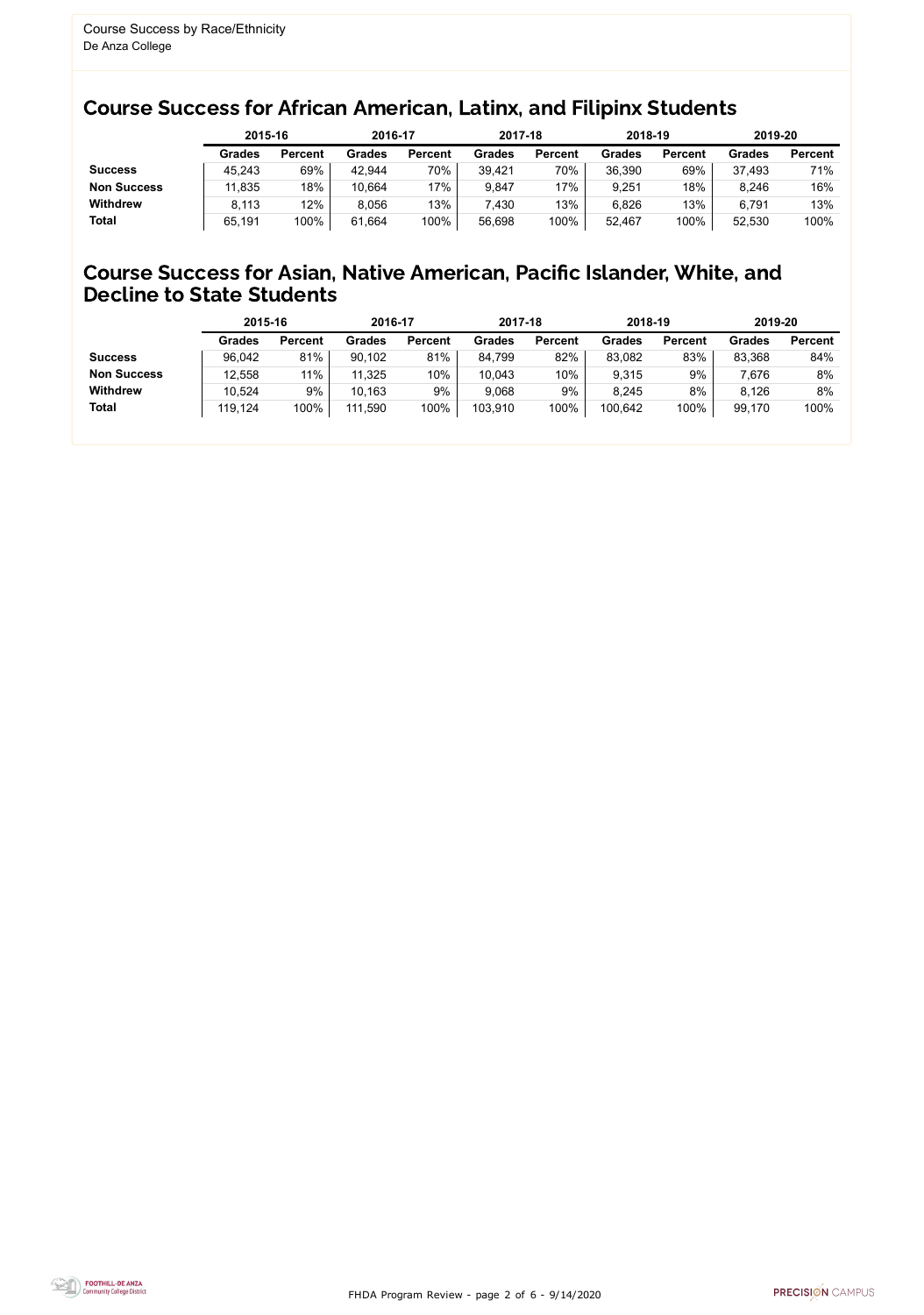FHDA Program Review - page 3 of 6 - 9/14/2020



Some courses may continue to be listed but no longer have data due to renumbering or because the course was not offered in the past five years.



## by Gender

|                     |         | 2015-16        |         | 2016-17        |         | 2017-18        |         | 2018-19        | 2019-20 |                |
|---------------------|---------|----------------|---------|----------------|---------|----------------|---------|----------------|---------|----------------|
|                     | Enr     | <b>Percent</b> | Enr     | <b>Percent</b> | Enr     | <b>Percent</b> | Enr     | <b>Percent</b> | Enr     | <b>Percent</b> |
| <b>Female</b>       | 88,884  | 48%            | 83,472  | 48%            | 77,410  | 48%            | 73,559  | 48%            | 72,771  | 48%            |
| <b>Male</b>         | 94,171  | 51%            | 88,590  | 51%            | 82,165  | 51%            | 78,501  | 51%            | 77,736  | 51%            |
| <b>Non-Binary</b>   | 0       | 0%             |         | 0%             | 0       | 0%             | 21      | $0\%$          | 69      | 0%             |
| <b>Not Reported</b> | ,261    | $1\%$          | 1,192   | $1\%$          | 1,033   | $1\%$          | 1,052   | $1\%$          | 1,221   | $1\%$          |
| <b>Total</b>        | 184,316 | 100%           | 173,254 | 100%           | 160,608 | 100%           | 153,133 | 100%           | 151,797 | 100%           |

## by Ethnicity

|                         | 2015-16 |                | 2016-17 |                | 2017-18 |                | 2018-19 |                | 2019-20 |                |
|-------------------------|---------|----------------|---------|----------------|---------|----------------|---------|----------------|---------|----------------|
|                         | Enr     | <b>Percent</b> | Enr     | <b>Percent</b> | Enr     | <b>Percent</b> | Enr     | <b>Percent</b> | Enr     | <b>Percent</b> |
| <b>African American</b> | 7,612   | 4%             | 6,949   | 4%             | 6,574   | 4%             | 5,706   | 4%             | 5,578   | 4%             |
| Asian                   | 79,970  | 43%            | 76,151  | 44%            | 71,305  | 44%            | 70,014  | 46%            | 68,720  | 45%            |
| <b>Filipinx</b>         | 12,919  | 7%             | 12,128  | 7%             | 10,701  | 7%             | 9,594   | 6%             | 9,452   | 6%             |
| Latinx                  | 44,660  | 24%            | 42,587  | 25%            | 39,423  | 25%            | 37,179  | 24%            | 37,544  | 25%            |
| <b>Native American</b>  | 623     | $0\%$          | 732     | $0\%$          | 739     | $0\%$          | 706     | $0\%$          | 465     | 0%             |
| <b>Pacific Islander</b> | 1,388   | $1\%$          | 1,267   | $1\%$          | 1,171   | $1\%$          | 1,161   | 1%             | 1,141   | $1\%$          |
| White                   | 32,932  | 18%            | 30,284  | 17%            | 28,325  | 18%            | 26,431  | 17%            | 24,581  | 16%            |
| <b>Decline to State</b> | 4,212   | $2\%$          | 3,156   | $2\%$          | 2,370   | $1\%$          | 2,342   | 2%             | 4,316   | 3%             |
| <b>Total</b>            | 184,316 | 100%           | 173,254 | 100%           | 160,608 | 100%           | 153,133 | 100%           | 151,797 | 100%           |

### by Age

|              |         | 2015-16        |         | 2016-17        |         | 2017-18        | 2018-19 |                | 2019-20 |                |  |
|--------------|---------|----------------|---------|----------------|---------|----------------|---------|----------------|---------|----------------|--|
|              | Enr     | <b>Percent</b> | Enr     | <b>Percent</b> | Enr     | <b>Percent</b> | Enr     | <b>Percent</b> | Enr     | <b>Percent</b> |  |
| 19 or less   | 44,969  | 24%            | 40,447  | 23%            | 35,669  | 22%            | 37,997  | 25%            | 41,955  | 28%            |  |
| $20 - 24$    | 93,267  | 51%            | 88,498  | 51%            | 81,308  | 51%            | 73,323  | 48%            | 70,404  | 46%            |  |
| 25-39        | 35,386  | 19%            | 33,906  | 20%            | 33,657  | 21%            | 31,939  | 21%            | 30,276  | 20%            |  |
| $40 +$       | 10,694  | 6%             | 10,403  | 6%             | 9,974   | 6%             | 9,874   | 6%             | 9,162   | 6%             |  |
| <b>Total</b> | 184,316 | 100%           | 173,254 | 100%           | 160,608 | 100%           | 153,133 | 100%           | 151,797 | 100%           |  |

### by Education Level

|                           | 2015-16 |                | 2016-17 |                | 2017-18 |                | 2018-19 |                | 2019-20 |                |
|---------------------------|---------|----------------|---------|----------------|---------|----------------|---------|----------------|---------|----------------|
|                           | Enr     | <b>Percent</b> | Enr     | <b>Percent</b> | Enr     | <b>Percent</b> | Enr     | <b>Percent</b> | Enr     | <b>Percent</b> |
| <b>Bachelor or higher</b> | 13,164  | 7%             | 13,679  | 8%             | 13,893  | 9%             | 13,253  | 9%             | 12,521  | 8%             |
| <b>Associate</b>          | 4,284   | $2\%$          | 4,173   | $2\%$          | 4,328   | 3%             | 4,059   | 3%             | 4,022   | 3%             |
| <b>HS/Equivalent</b>      | 152,247 | 83%            | 141,408 | 82%            | 129,576 | 81%            | 123,475 | 81%            | 123,561 | 81%            |
| <b>All Other</b>          | 14,621  | 8%             | 13,994  | 8%             | 12,811  | 8%             | 12,346  | 8%             | 11,693  | 8%             |
| <b>Total</b>              | 184,316 | 100%           | 173,254 | 100%           | 160,608 | 100%           | 153,133 | 100%           | 151,797 | 100%           |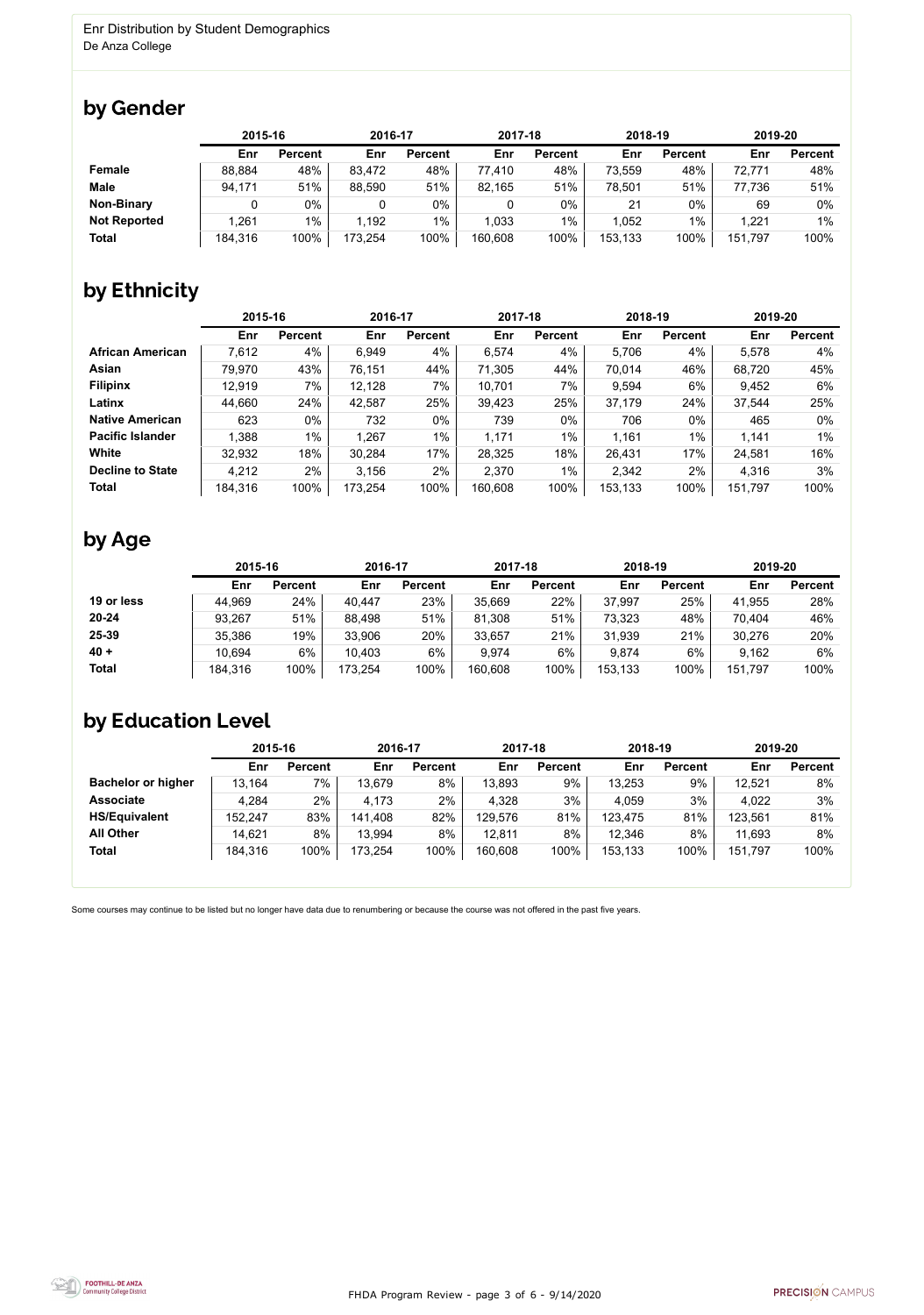FHDA Program Review - page 4 of 6 - 9/14/2020



#### Success Rates by Gender De Anza College

|                     | 2019-20        |                |                    |                 |               |                |               |                |  |  |  |
|---------------------|----------------|----------------|--------------------|-----------------|---------------|----------------|---------------|----------------|--|--|--|
|                     | <b>Success</b> |                | <b>Non Success</b> | <b>Withdrew</b> |               |                | <b>Total</b>  |                |  |  |  |
|                     | <b>Grades</b>  | <b>Percent</b> | Grades             | <b>Percent</b>  | <b>Grades</b> | <b>Percent</b> | <b>Grades</b> | <b>Percent</b> |  |  |  |
| <b>Female</b>       | 59,251         | 81%            | 6,782              | 9%              | 6,682         | 9%             | 72,715        | 100%           |  |  |  |
| <b>Male</b>         | 60,580         | 78%            | 9,002              | 12%             | 8,113         | 10%            | 77,695        | 100%           |  |  |  |
| <b>Non-Binary</b>   | 48             | 70%            | 12                 | 17%             | 9             | 13%            | 69            | 100%           |  |  |  |
| <b>Not Reported</b> | 982            | 80%            | 126                | 10%             | 113           | 9%             | 1,221         | 100%           |  |  |  |
| All                 | 120,861        | 80%            | 15,922             | 10%             | 14,917        | 10%            | 151,700       | 100%           |  |  |  |

|                     |               | 2018-19                              |               |                |               |                 |               |                |  |  |  |  |
|---------------------|---------------|--------------------------------------|---------------|----------------|---------------|-----------------|---------------|----------------|--|--|--|--|
|                     |               | <b>Non Success</b><br><b>Success</b> |               |                |               | <b>Withdrew</b> | <b>Total</b>  |                |  |  |  |  |
|                     | <b>Grades</b> | <b>Percent</b>                       | <b>Grades</b> | <b>Percent</b> | <b>Grades</b> | <b>Percent</b>  | <b>Grades</b> | <b>Percent</b> |  |  |  |  |
| <b>Female</b>       | 58,912        | 80%                                  | 7,750         | 11%            | 6,885         | 9%              | 73,547        | 100%           |  |  |  |  |
| <b>Male</b>         | 59,766        | 76%                                  | 10,671        | 14%            | 8,054         | 10%             | 78,491        | 100%           |  |  |  |  |
| <b>Non-Binary</b>   | 14            | 67%                                  | 6             | 29%            |               | 5%              | 21            | 100%           |  |  |  |  |
| <b>Not Reported</b> | 780           | 74%                                  | 139           | 13%            | 131           | 12%             | 1,050         | 100%           |  |  |  |  |
| All                 | 119,472       | 78%                                  | 18,566        | 12%            | 15,071        | 10%             | 153,109       | 100%           |  |  |  |  |

|                     |               | 2017-18                                                          |               |                |               |                |               |                |  |  |  |  |
|---------------------|---------------|------------------------------------------------------------------|---------------|----------------|---------------|----------------|---------------|----------------|--|--|--|--|
|                     |               | Withdrew<br><b>Total</b><br><b>Non Success</b><br><b>Success</b> |               |                |               |                |               |                |  |  |  |  |
|                     | <b>Grades</b> | <b>Percent</b>                                                   | <b>Grades</b> | <b>Percent</b> | <b>Grades</b> | <b>Percent</b> | <b>Grades</b> | <b>Percent</b> |  |  |  |  |
| <b>Female</b>       | 61,653        | 80%                                                              | 8,222         | 11%            | 7,535         | 10%            | 77,410        | 100%           |  |  |  |  |
| <b>Male</b>         | 61,750        | 75%                                                              | 11,558        | 14%            | 8,857         | 11%            | 82,165        | 100%           |  |  |  |  |
| <b>Non-Binary</b>   | 0             | N/A                                                              |               | N/A            | 0             | N/A            | 0             | 100%           |  |  |  |  |
| <b>Not Reported</b> | 817           | 79%                                                              | 110           | 11%            | 106           | 10%            | 1,033         | 100%           |  |  |  |  |
| All                 | 124,220       | 77%                                                              | 19,890        | 12%            | 16,498        | 10%            | 160,608       | 100%           |  |  |  |  |

|                     |               | 2016-17                              |               |                |               |                 |               |                |  |  |  |
|---------------------|---------------|--------------------------------------|---------------|----------------|---------------|-----------------|---------------|----------------|--|--|--|
|                     |               | <b>Non Success</b><br><b>Success</b> |               |                |               | <b>Withdrew</b> | <b>Total</b>  |                |  |  |  |
|                     | <b>Grades</b> | <b>Percent</b>                       | <b>Grades</b> | <b>Percent</b> | <b>Grades</b> | <b>Percent</b>  | <b>Grades</b> | <b>Percent</b> |  |  |  |
| Female              | 65,957        | 79%                                  | 9,340         | 11%            | 8,175         | 10%             | 83,472        | 100%           |  |  |  |
| <b>Male</b>         | 66,135        | 75%                                  | 12,532        | 14%            | 9,923         | 11%             | 88,590        | 100%           |  |  |  |
| <b>Non-Binary</b>   |               | N/A                                  | 0             | N/A            |               | N/A             |               | 100%           |  |  |  |
| <b>Not Reported</b> | 954           | 80%                                  | 117           | 10%            | 121           | 10%             | 1,192         | 100%           |  |  |  |
| All                 | 133,046       | 77%                                  | 21,989        | 13%            | 18,219        | 11%             | 173,254       | 100%           |  |  |  |

|                     |                |                |                    | 2015-16         |               |                |               |                |
|---------------------|----------------|----------------|--------------------|-----------------|---------------|----------------|---------------|----------------|
|                     | <b>Success</b> |                | <b>Non Success</b> | <b>Withdrew</b> |               | <b>Total</b>   |               |                |
|                     | <b>Grades</b>  | <b>Percent</b> | <b>Grades</b>      | <b>Percent</b>  | <b>Grades</b> | <b>Percent</b> | <b>Grades</b> | <b>Percent</b> |
| Female              | 70,016         | 79%            | 10,482             | 12%             | 8,385         | 9%             | 88,883        | 100%           |
| <b>Male</b>         | 70,315         | 75%            | 13,734             | 15%             | 10,122        | 11%            | 94,171        | 100%           |
| <b>Non-Binary</b>   |                | N/A            | 0                  | N/A             |               | N/A            |               | 100%           |
| <b>Not Reported</b> | 954            | 76%            | 177                | 14%             | 130           | 10%            | 1,261         | 100%           |
| All                 | 141,285        | 77%            | 24,393             | 13%             | 18,637        | 10%            | 184,315       | 100%           |

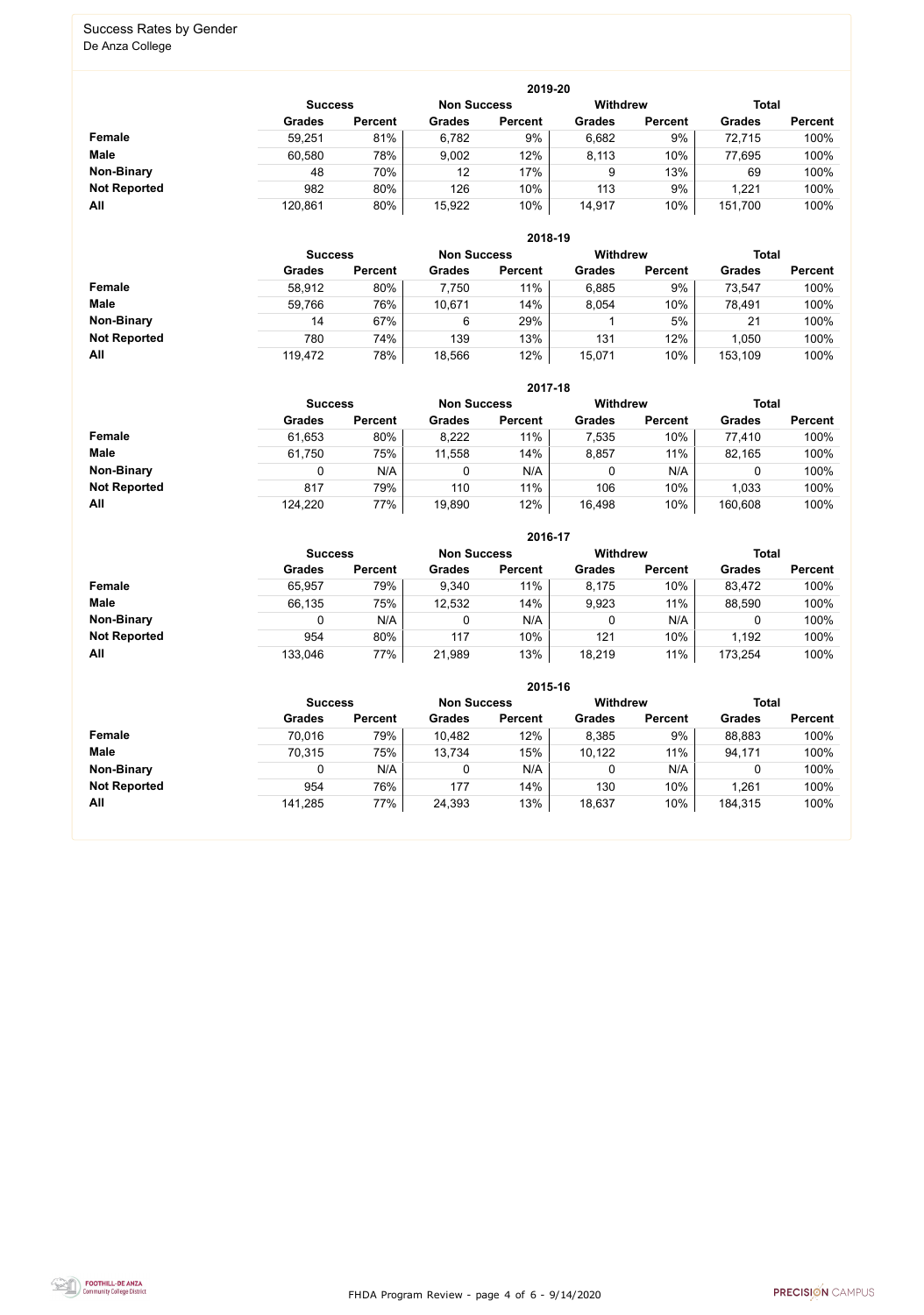FHDA Program Review - page 5 of 6 - 9/14/2020



# Success Rates by Age

De Anza College

|            |                |                |                    | 2019-20        |                 |                |               |                |
|------------|----------------|----------------|--------------------|----------------|-----------------|----------------|---------------|----------------|
|            | <b>Success</b> |                | <b>Non Success</b> |                | <b>Withdrew</b> |                | <b>Total</b>  |                |
|            | <b>Grades</b>  | <b>Percent</b> | Grades             | <b>Percent</b> | <b>Grades</b>   | <b>Percent</b> | <b>Grades</b> | <b>Percent</b> |
| 19 or less | 34,288         | 82%            | 4,257              | 10%            | 3,387           | 8%             | 41,932        | 100%           |
| $20 - 24$  | 54,827         | 78%            | 8,066              | 11%            | 7,472           | 11%            | 70,365        | 100%           |
| 25-39      | 23,995         | 79%            | 2,968              | 10%            | 3,283           | 11%            | 30,246        | 100%           |
| $40 +$     | 7,751          | 85%            | 631                | 7%             | 775             | 8%             | 9,157         | 100%           |
| All        | 120,861        | 80%            | 15,922             | 10%            | 14,917          | 10%            | 151,700       | 100%           |

|            |                |                |                    | 2018-19        |                 |                |               |                |
|------------|----------------|----------------|--------------------|----------------|-----------------|----------------|---------------|----------------|
|            | <b>Success</b> |                | <b>Non Success</b> |                | <b>Withdrew</b> |                | <b>Total</b>  |                |
|            | <b>Grades</b>  | <b>Percent</b> | <b>Grades</b>      | <b>Percent</b> | <b>Grades</b>   | <b>Percent</b> | <b>Grades</b> | <b>Percent</b> |
| 19 or less | 30,616         | 81%            | 4,387              | 12%            | 2,992           | 8%             | 37,995        | 100%           |
| $20 - 24$  | 55,844         | 76%            | 9,765              | 13%            | 7,704           | 11%            | 73,313        | 100%           |
| 25-39      | 24,636         | 77%            | 3,755              | 12%            | 3,537           | 11%            | 31,928        | 100%           |
| $40 +$     | 8,376          | 85%            | 659                | $7\%$          | 838             | 8%             | 9,873         | 100%           |
| All        | 119,472        | 78%            | 18,566             | 12%            | 15,071          | 10%            | 153,109       | 100%           |

|            | 2017-18                              |                |               |                |                 |                |               |                |  |  |  |
|------------|--------------------------------------|----------------|---------------|----------------|-----------------|----------------|---------------|----------------|--|--|--|
|            | <b>Non Success</b><br><b>Success</b> |                |               |                | <b>Withdrew</b> |                | <b>Total</b>  |                |  |  |  |
|            | <b>Grades</b>                        | <b>Percent</b> | <b>Grades</b> | <b>Percent</b> | <b>Grades</b>   | <b>Percent</b> | <b>Grades</b> | <b>Percent</b> |  |  |  |
| 19 or less | 28,585                               | 80%            | 4,196         | 12%            | 2,888           | 8%             | 35,669        | 100%           |  |  |  |
| $20 - 24$  | 61,259                               | 75%            | 11,186        | 14%            | 8,863           | 11%            | 81,308        | 100%           |  |  |  |
| $25 - 39$  | 25,957                               | 77%            | 3,844         | 11%            | 3,856           | 11%            | 33,657        | 100%           |  |  |  |
| $40 +$     | 8,419                                | 84%            | 664           | 7%             | 891             | 9%             | 9,974         | 100%           |  |  |  |
| All        | 124,220                              | 77%            | 19,890        | 12%            | 16,498          | 10%            | 160,608       | 100%           |  |  |  |

|            |                |                |                    | 2016-17        |                 |                |               |                |
|------------|----------------|----------------|--------------------|----------------|-----------------|----------------|---------------|----------------|
|            | <b>Success</b> |                | <b>Non Success</b> |                | <b>Withdrew</b> |                | <b>Total</b>  |                |
|            | <b>Grades</b>  | <b>Percent</b> | <b>Grades</b>      | <b>Percent</b> | <b>Grades</b>   | <b>Percent</b> | <b>Grades</b> | <b>Percent</b> |
| 19 or less | 32,089         | 79%            | 5,010              | 12%            | 3,348           | 8%             | 40,447        | 100%           |
| $20 - 24$  | 66,121         | 75%            | 12,514             | 14%            | 9,863           | 11%            | 88,498        | 100%           |
| 25-39      | 26,001         | 77%            | 3,813              | 11%            | 4,092           | 12%            | 33,906        | 100%           |
| $40 +$     | 8,835          | 85%            | 652                | 6%             | 916             | 9%             | 10,403        | 100%           |
| All        | 133,046        | 77%            | 21,989             | 13%            | 18,219          | 11%            | 173,254       | 100%           |

|            |                |                |               | 2015-16            |               |                 |               |                |
|------------|----------------|----------------|---------------|--------------------|---------------|-----------------|---------------|----------------|
|            | <b>Success</b> |                |               | <b>Non Success</b> |               | <b>Withdrew</b> | <b>Total</b>  |                |
|            | <b>Grades</b>  | <b>Percent</b> | <b>Grades</b> | <b>Percent</b>     | <b>Grades</b> | <b>Percent</b>  | <b>Grades</b> | <b>Percent</b> |
| 19 or less | 35,945         | 80%            | 5,648         | 13%                | 3,376         | 8%              | 44,969        | 100%           |
| $20 - 24$  | 69,249         | 74%            | 13,711        | 15%                | 10,306        | 11%             | 93,266        | 100%           |
| $25 - 39$  | 27,092         | 77%            | 4,228         | 12%                | 4,066         | 11%             | 35,386        | 100%           |
| $40 +$     | 8,999          | 84%            | 806           | 8%                 | 889           | 8%              | 10,694        | 100%           |
| All        | 141,285        | 77%            | 24,393        | 13%                | 18,637        | 10%             | 184,315       | 100%           |